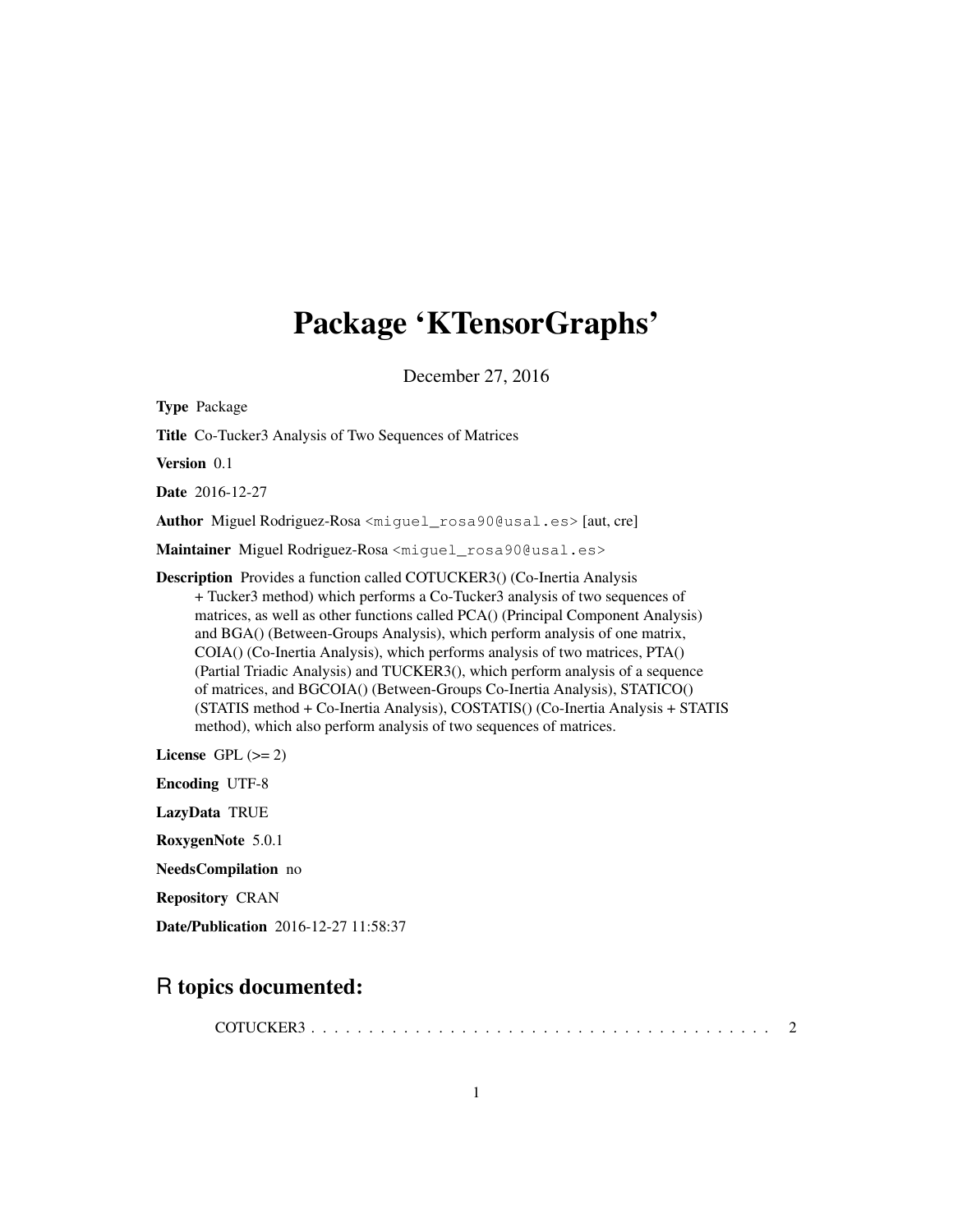#### Description

Computes the Co-Tucker3 (Co-Inertia Analysis + Tucker3 method) analysis of two three-dimensional arrays with the same first and third dimensions. The package also contains other functions called PCA() (Principal Component Analysis) and BGA() (Between-Groups Analysis), which perform analysis of one matrix, COIA() (Co-Inertia Analysis), which performs analysis of two matrices, PTA() (Partial Triadic Analysis) and TUCKER3(), which perform analysis of a sequence of matrices, and BGCOIA() (Between-Groups Co-Inertia Analysis), STATICO() (STATIS method + Co-Inertia Analysis), COSTATIS() (Co-Inertia Analysis + STATIS method), which also perform analysis of two sequences of matrices.

#### Usage

```
COTUCKER3(X, Y, p = NULL, q = NULL, r = NULL, P1 = NULL, P2 = NULL, Q1 = NULL, Q2 =
          R1 = NULL, R2 = NULL, dimAX = NULL, dimAY = NULL, dimBX = NULL, dimBY = N
          dimCX = NULL, dimCY = NULL, coloresf = NULL, coloresc1 = NULLcoloresc2 = NULL, maximo = 5, iter = 100, tol = 10^{\circ}-8, norm = FALSE,
          contr = FALSE)PCA(X, dimX = NULL, dimY = NULL, coloresf = NULL, coloresc = NULL, norm = FALSE,
    contr = FALSE)BGA(X, gruposf, dimX = NULL, dimY = NULL, coloresf = NULL, coloresc = NULL, norm =
    contr = FALSE)COLA(X, Y, dimXx = NULL, dimYx = NULL, dimXy = NULL, dimYy = NULL, dimYy = NULL,dimY = NULL, coloresf = NULL, coloresc1 = NULL, coloresc2 = NULL, norm = FALSE
     contr = FALSE, cotucker = FALSE, tcotucker = FALSE)
PTA(X, dimX = NULL, dimY = NULL, coloresf = NULL, coloresc = NULL, norm = FALSE,
    contr = FALSE)BGCOIA(X, Y, dimXx = NULL, dimYx = NULL, dimXy = NULL, dimYy = NULL, dimX = NULL,
       dimY = NULL, coloresf = NULL, coloresc1 = NULL, coloresc2 = NULL, norm = FAI
       contr = FALSE)STATICO(X, Y, dimX = NULL, dimY = NULL, coloresf = NULL, coloresc1 = NULL,
        coloresc2 = NULL, norm = FALSE, contr = FALSE)COSTATIS(X, Y, dimX = NULL, dimY = NULL, coloresf = NULL, coloresc1 = NULL,
         coloresc2 = NULL, norm = FALSE, contr = FALSE)TUCKER3(X, p = NULL, q = NULL, r = NULL, P1 = NULL, P2 = NULL, Q1 = NULL, Q2 = NULLR1 = NULL, R2 = NULL, coloresf = NULL, coloresc = NULL, maximo = 5, iter =
        tol = 10^{\wedge} - 8, norm = FALSE, contr = FALSE)
# Auxiliary functions for the previous ones:
read(X, Y = NULL)
colores(filas, columnas, coloresf, coloresc, conf, columnas2 = NULL, coloresc2 = NULL)
preproc(X, norm, cubo = FALSE, capas = FALSE)
pesos(t)
```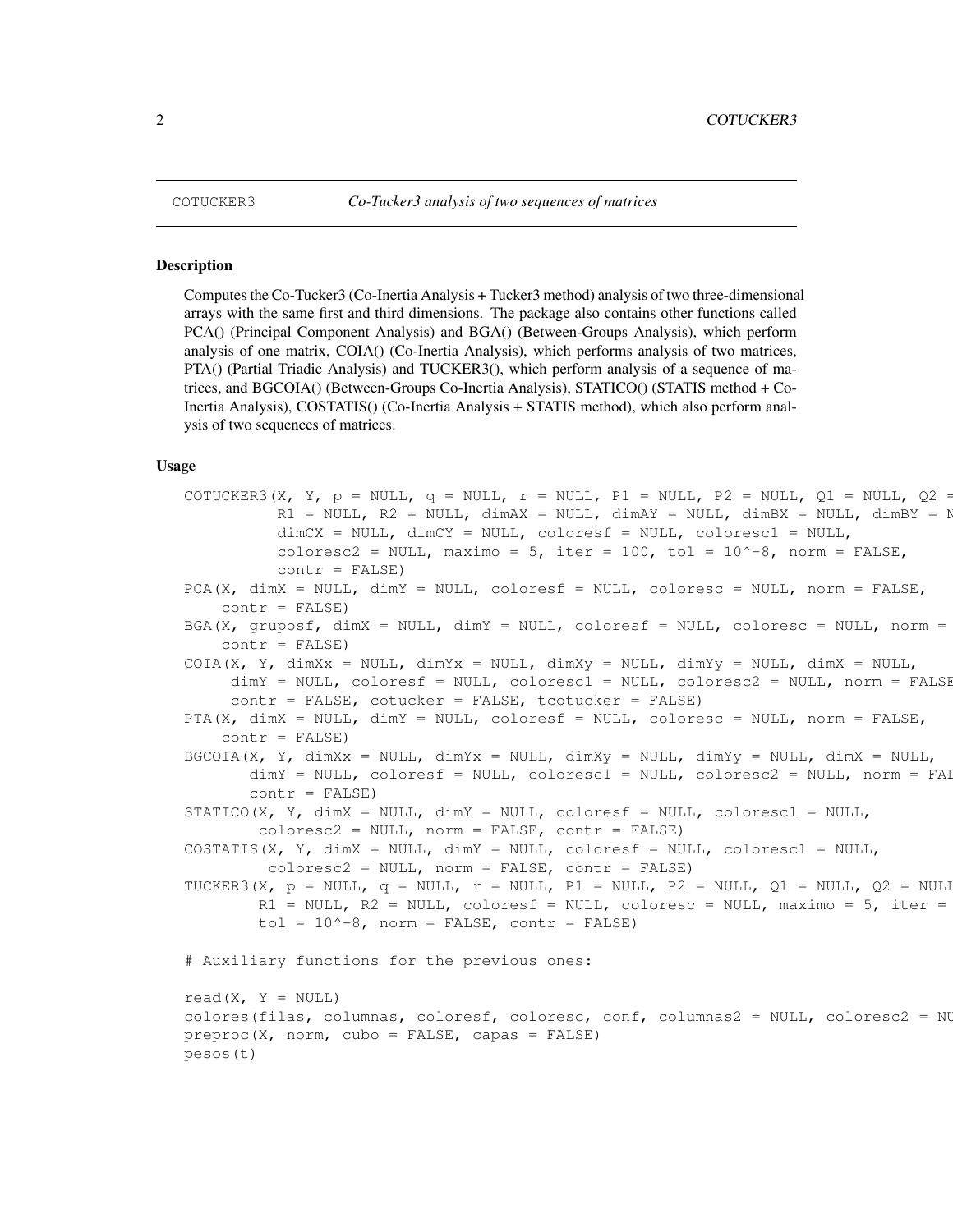### COTUCKER3 3

```
contributions(M, names, title, first = FALSE)
contributions2(M, dimension)
screeplot(d)
compr(dimX, dimY, d, c = NULL, tucker = FALSE)
plotm(dim, d, M1, M2, M3 = NULL, M4 = NULL, M5 = NULL, M6 = NULL, lim1, lim2, names
      names2, colores1, colores2, contf, contc, cotucker = FALSE)
tensorial(X, dimension, U)
desplegar(X, dimension)
results(X, title, names = NULL, axis = FALSE, first = FALSE)
every(p, q, r, T, iter, tol, mas = FALSE)
plotmt(dim1, dim2, dim3, sos, M1, M2, M3, lim1, lim2, lim3, names1, names2, names3,
       colores1, colores2, titles = FALSE)
```
## Arguments

| X, Y                 | the two arrays with the numerical data, with or without labels. By default, if the<br>labels are omitted, the names $1, 2, \ldots$ are used for the first dimension, V1, V2,<br>for the second dimension, or R1, R2,  for the third dimension. They are<br>similarly defined for the rest of the analysis. |
|----------------------|------------------------------------------------------------------------------------------------------------------------------------------------------------------------------------------------------------------------------------------------------------------------------------------------------------|
| p, q, r              | the number of components for each dimension to be retained. By default, if they<br>are omitted, the analysis for all the combinations is computed.                                                                                                                                                         |
| P1, P2               | the pair of components for the first dimension to be plotted with the Tucker3<br>analysis from the Co-Tucker3 for the two arrays separately. By default, if they<br>are omitted, these plots are not obtained.                                                                                             |
| Q1, Q2               | the pair of components for the second dimension to be plotted with the Tucker3<br>analysis from the Co-Tucker3 for the two arrays separately. By default, if they<br>are omitted, these plots are not obtained.                                                                                            |
| R1, R2               | the pair of components for the third dimension to be plotted with the Tucker3<br>analysis from the Co-Tucker3 for the two arrays separately. By default, if they<br>are omitted, these plots are not obtained.                                                                                             |
| dimAX, dimAY         | the axes for the first dimension to be plotted with the Co-Inertia analysis from<br>the Co-Tucker3. By default, if they are omitted, these plots are not obtained.                                                                                                                                         |
| dimBX, dimBY         | the axes for the second dimension to be plotted with the Co-Inertia analysis from<br>the Co-Tucker3. By default, if they are omitted, these plots are not obtained.                                                                                                                                        |
| dimCX, dimCY         | the axes for the third dimension to be plotted with the Co-Inertia analysis from<br>the Co-Tucker3. By default, if they are omitted, these plots are not obtained.                                                                                                                                         |
| coloresf             | a vector with the labels of the colours for the first dimension. If it is omitted,<br>black labels are used.                                                                                                                                                                                               |
| coloresc1, coloresc2 |                                                                                                                                                                                                                                                                                                            |
|                      | vectors with the labels of the colours for the second dimension of the two arrays.<br>If they are omitted, black labels are used.                                                                                                                                                                          |
| coloresc             | vector with the labels of the colours for the second dimension of one array or<br>one matrix for the rest of the analysis. If it is omitted, black labels are used.                                                                                                                                        |
| maximo               | the maximum number of components for each dimension to be retained. By<br>default, if it is omitted, 5 is used.                                                                                                                                                                                            |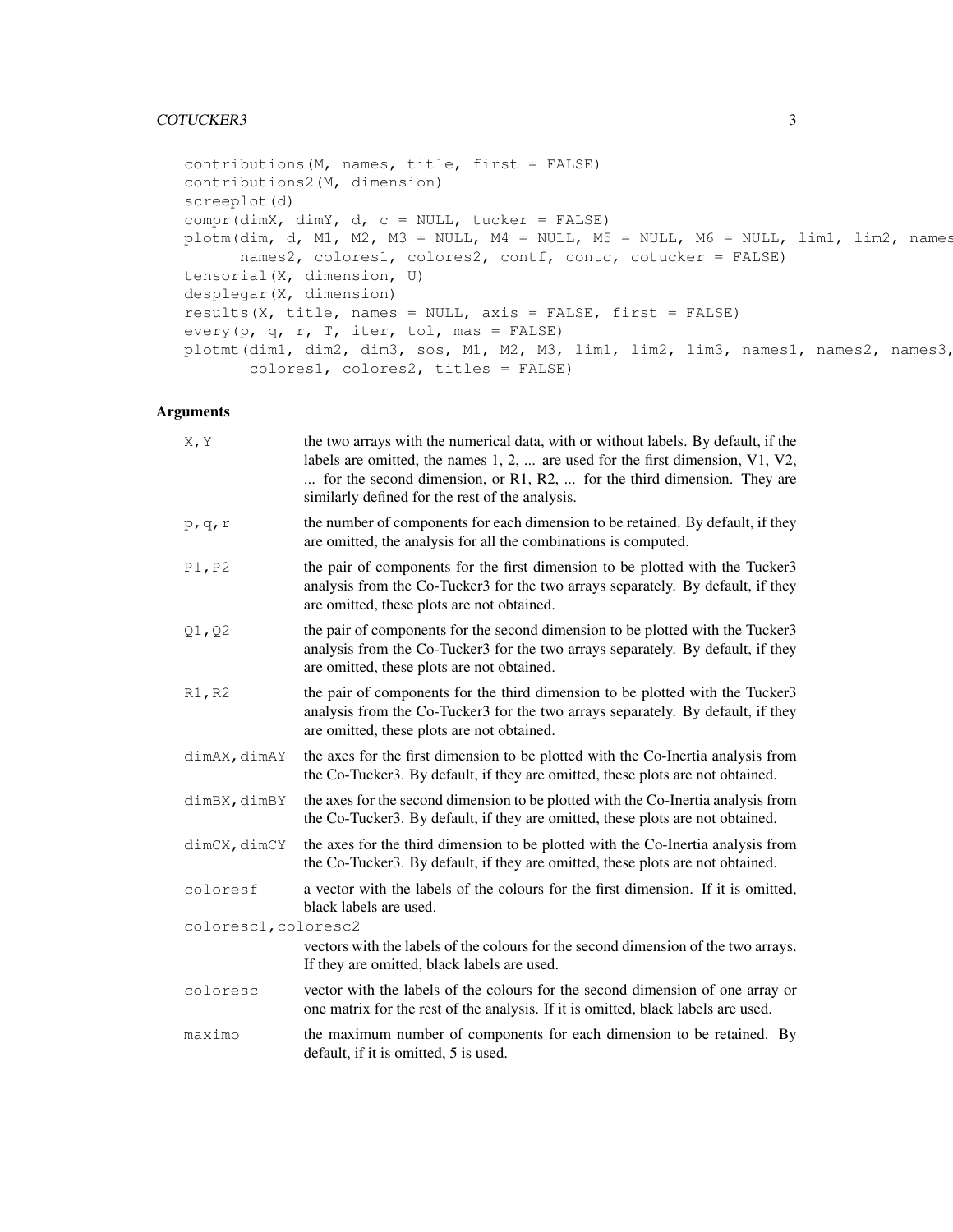| iter                   | the maximum number of iterations computed for each combination of compo-<br>nents. By default, if it is omitted, 100 is used.                                                                         |
|------------------------|-------------------------------------------------------------------------------------------------------------------------------------------------------------------------------------------------------|
| tol                    | the minimum tolerance. By default, if it is omitted, 1e-08 is used.                                                                                                                                   |
| norm                   | a logical value indicating whether the data should be normalized by lateral slices.<br>By default, if it is omitted, it is FALSE.                                                                     |
| contr                  | a logical value indicating whether the tables with the contributions for the first,<br>second and third dimensions should be obtained. By default, if it is omitted, it<br>is FALSE.                  |
|                        | dimX, dimY, dimXx, dimYx, dimXy, dimYy                                                                                                                                                                |
|                        | the axis to be plotted with the rest of the analysis. By default, if they are omitted,<br>they are not obtained.                                                                                      |
| gruposf                | a vector with the labels of the groups that the rows belong to. It has to have the<br>same length as the number of rows.                                                                              |
| cotucker               | a logical value indicating whether the Co-Inertia Analysis to be performed comes<br>from the Co-Tucker3 analysis for the first ot the third dimensions. By default, if<br>it is omitted, it is FALSE. |
| tcotucker              | a logical value indicating whether the Co-Inertia Analysis to be performed comes<br>from the Co-Tucker3 analysis for the second dimension. By default, if it is omit-<br>ted, it is FALSE.            |
|                        | filas, columnas, conf, columnas2                                                                                                                                                                      |
|                        | arguments for the auxiliary function colores.                                                                                                                                                         |
| cubo, capas            | arguments for the auxiliary function preproc.                                                                                                                                                         |
| t                      | argument for the auxiliary function pesos.                                                                                                                                                            |
| M, names, title, first |                                                                                                                                                                                                       |
|                        | arguments for the auxiliary functions contributions, contributions2, results.                                                                                                                         |
| dimension              | argument for the auxiliary functions contributions2, tensorial, desplegar.                                                                                                                            |
| d                      | argument for the auxiliary functions screeplot, compr, plotm.                                                                                                                                         |
| c, tucker              | arguments for the auxiliary function compr.                                                                                                                                                           |
|                        | dim, M1, M2, M3, M4, M5, M6, lim1, lim2, names1, names2, colores1, colores2, contf,<br>arguments for the auxiliary functions plotm, plotmt.                                                           |
| U                      | argument for the auxiliary function tensorial.                                                                                                                                                        |
| axis                   | argument for the auxiliary function results.                                                                                                                                                          |
| T, mas                 | arguments for the auxiliary function every.                                                                                                                                                           |
|                        | dim1, dim2, dim3, sos, lim3, names3, titles                                                                                                                                                           |
|                        | arguments for the auxiliary function plotmt.                                                                                                                                                          |

# Details

The number of elements of the first and third dimensions of both arrays must be the same.

The number of labels of the colours for the first and second dimensions of both arrays must be the same as the number of elements of the first and second dimensions of both arrays.

If there is any missing value in one row, this row is omitted.

maximo, iter must be integers greater than 1.